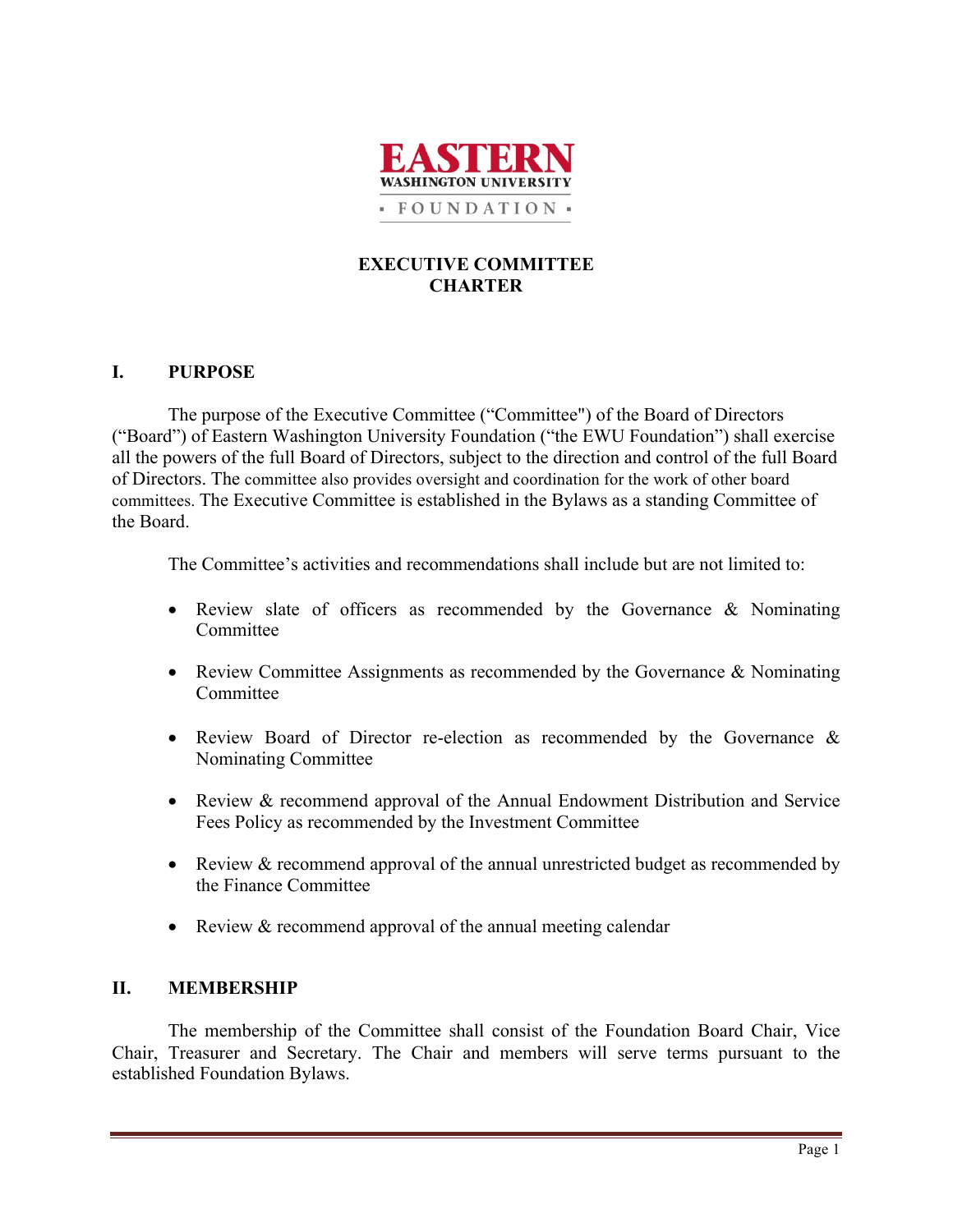### **III. MEETINGS**

The Committee shall hold regular meetings pursuant to a schedule issued by the Chair of the Directors and pursuant to the Foundation Bylaws. Special meetings of the committee may be held upon the call of the Committee Chair, Chair of the Directors, at any time that the attendance or consent of at least a majority of the committee can be obtained.

### **IV. OPERATIONS**

The Committee Chair shall prepare or approve an agenda in advance of each meeting. The Committee Chair shall preside at all meetings. At the request of or in the absence of the Chair, the Vice Chair shall preside at meetings and otherwise fulfill the duties and obligations of the Chair. The Committee may meet periodically in executive session without foundation management present. The Committee will cause to be kept adequate minutes of its proceedings, and shall present any findings, actions taken, activities or recommendations to the Board. Minutes shall be filed with the foundation records. Committee members will be furnished with copies of the minutes of each meeting and any action taken.

In accordance with the approved Bylaws, the Committee will be governed by the same rules regarding meetings (including meetings conducted telephonically), action without meetings, notice, waiver of notice, and quorum and voting requirements as are applicable to the Board. The Committee is authorized and empowered to adopt its own rules of procedure not inconsistent with (a) any provision hereof, (b) any provision of the Bylaws of the Foundation, or (c) the laws of the state of Washington. The Committee shall have the authority to delegate to subcommittees and to Foundation staff. A quorum shall consist of a majority of the members who are entitled to vote. The Committee Chair shall initiate an annual performance selfevaluation that considers matters related to its responsibilities prior to the annual Board meeting.

#### **V. RESPONSIBILITIES AND DUTIES**

To the extent permitted by the Bylaws, the Executive Committee is empowered to act for the full board. However, the committee shall not have the power or authority in reference to the following:

- Adopting, amending or repealing any bylaw;
- Filling vacancies on the Board;
- Changing the membership of, or filling vacancies in the Executive Committee

The Committee shall report all action taken by it to the Board at its next regularly scheduled meeting succeeding the recommendation of such action.